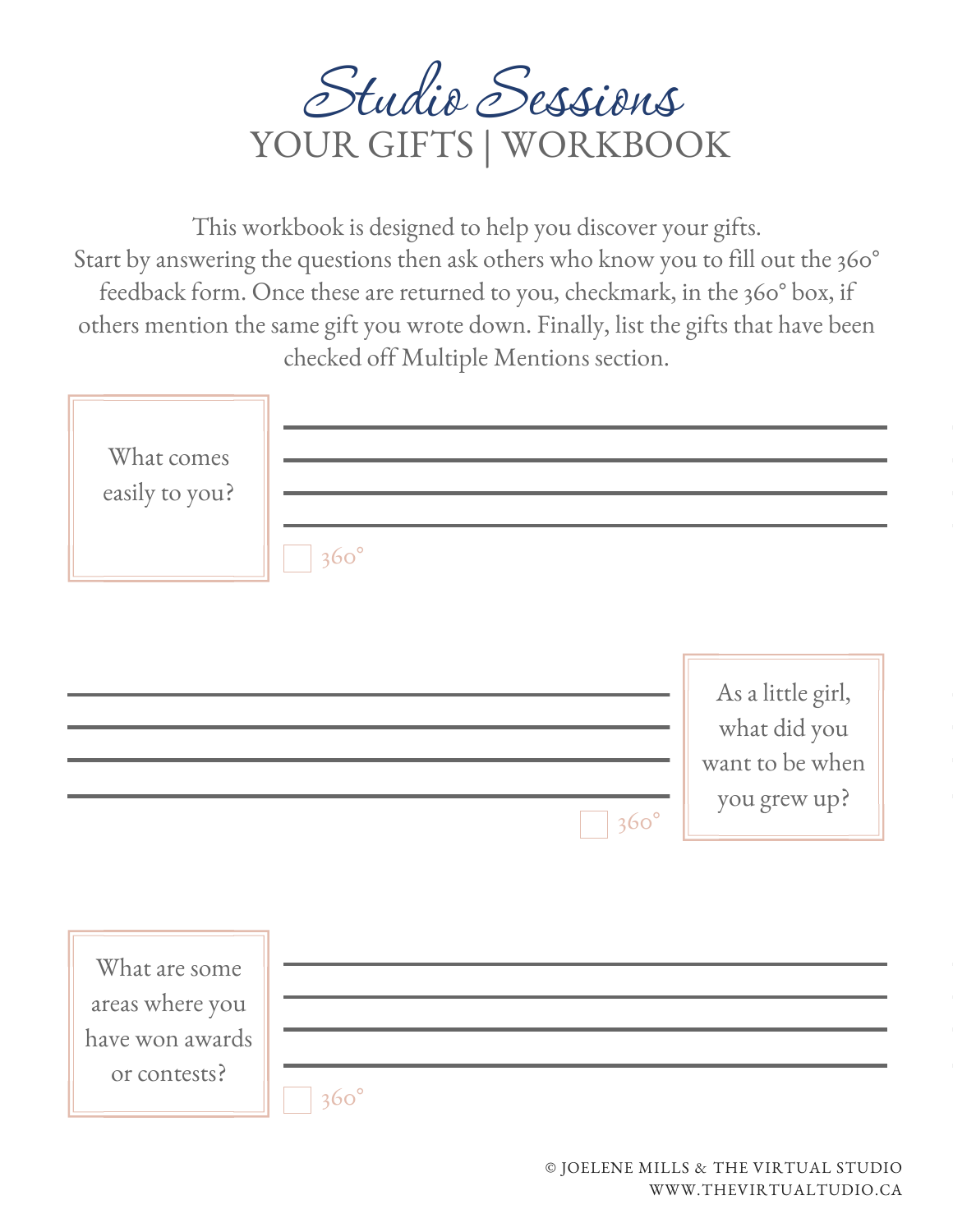

It is time to acknowledge that you are fascinating, talented, intelligent, wonderful and so much more. Let's open your eyes and see that special gift!

| What can you do<br>where others have<br>said to you?<br>"I wish I could<br>do that."         | $360^\circ$ |                                 |
|----------------------------------------------------------------------------------------------|-------------|---------------------------------|
|                                                                                              | $360^\circ$ | What are your<br>natural gifts? |
| What gifts have<br>you developed<br>through learning?<br>eg: books, work<br>experience, etc. | $360^\circ$ |                                 |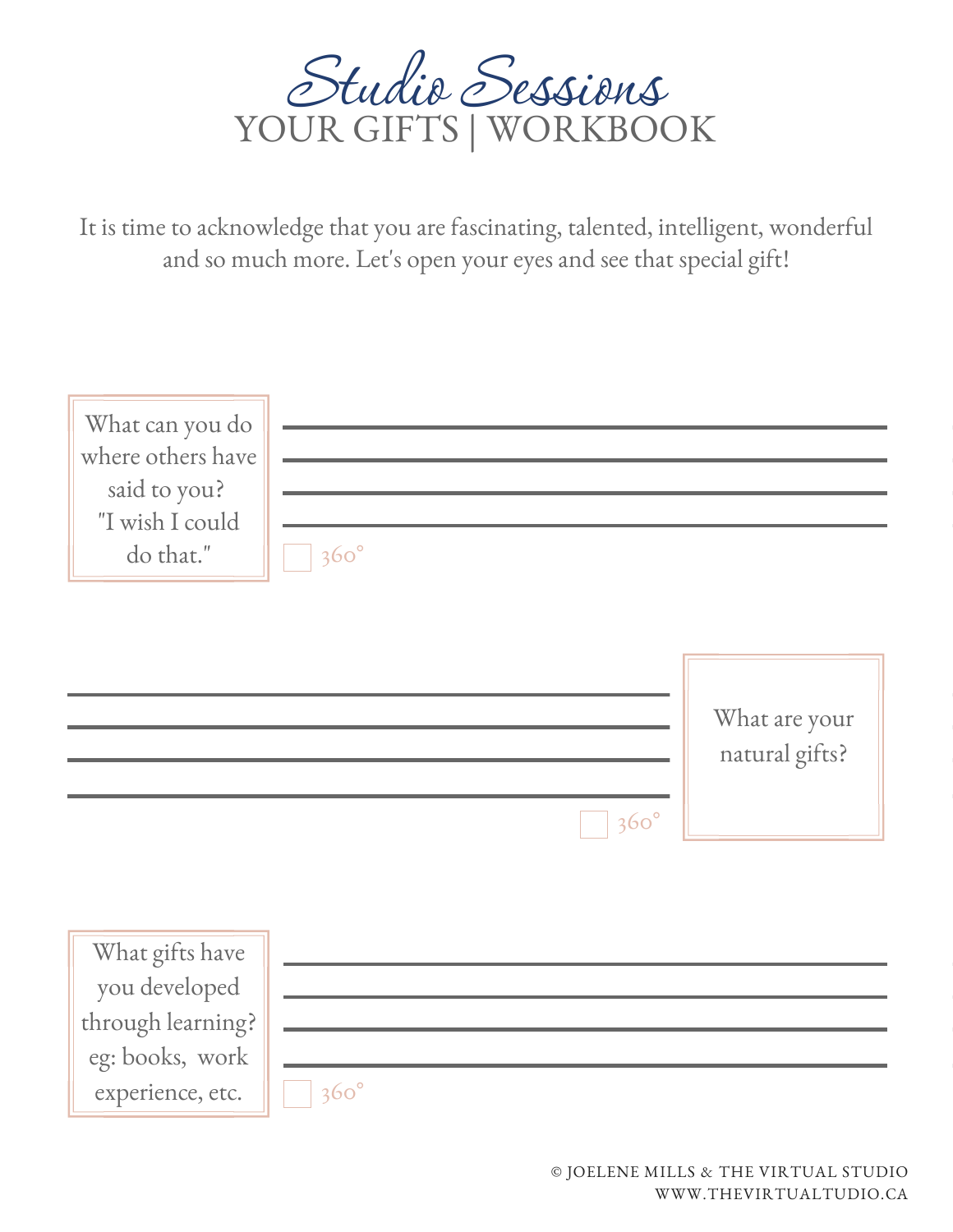

Please take a moment and share your thoughts about me on the questions below. When thinking of your answers, write down the first thought you have, to avoid over-thinking your response.

| What comes<br>easily to me? |                                                                  |
|-----------------------------|------------------------------------------------------------------|
|                             | As a little girl,<br>what did I want<br>to be when I grew<br>up? |
| What are some               |                                                                  |

Whatare some areas where I have won awards or contests?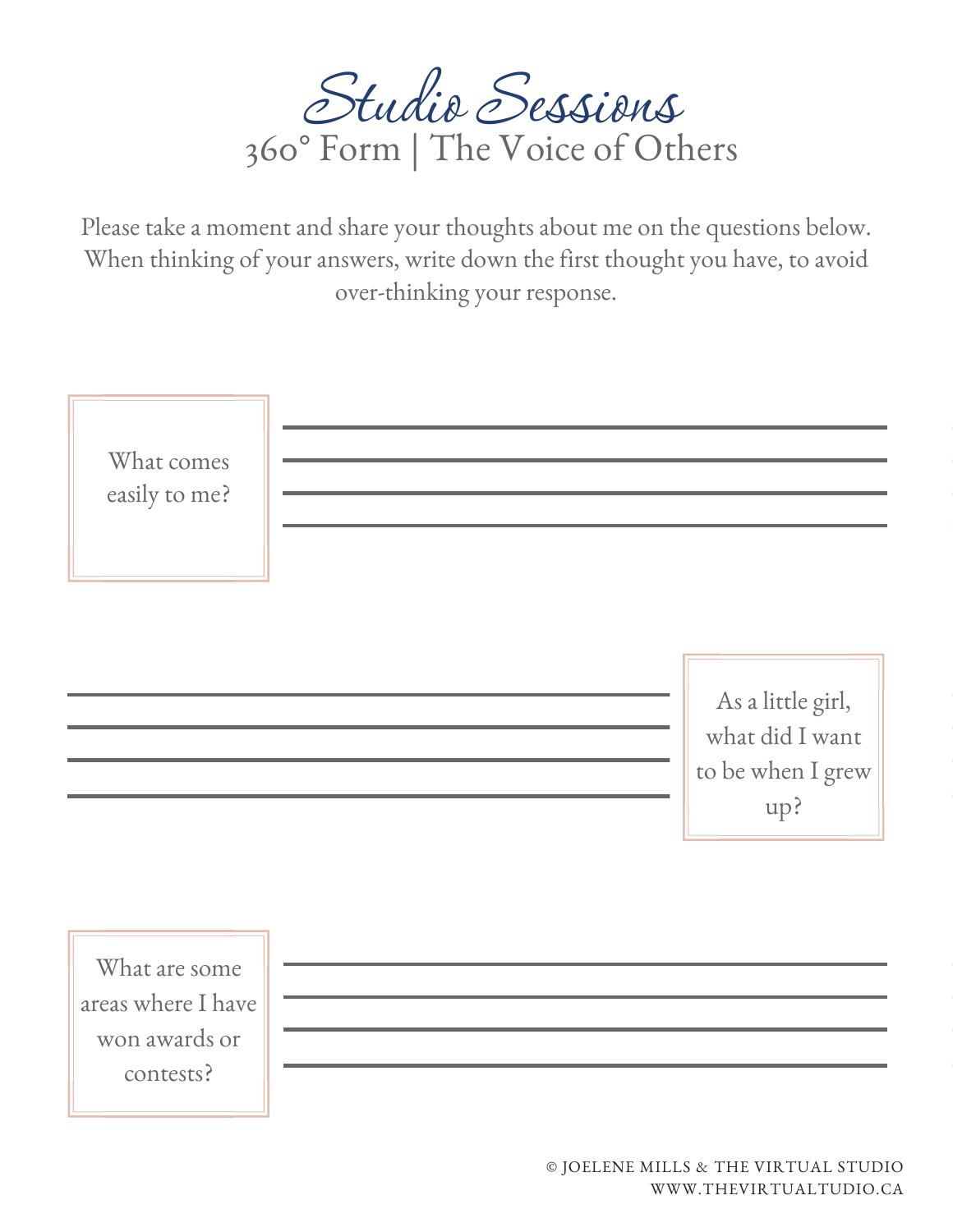

Please take a moment and share your thoughts about me on the questions below. When thinking of your answers, write down the first thought you have, to avoid over-thinking your response.

What are some things you wish you could do as wellas I can?

> Thinking about my natural gifts, what would you say they are?

Is there anything you would like to add to the above questions?